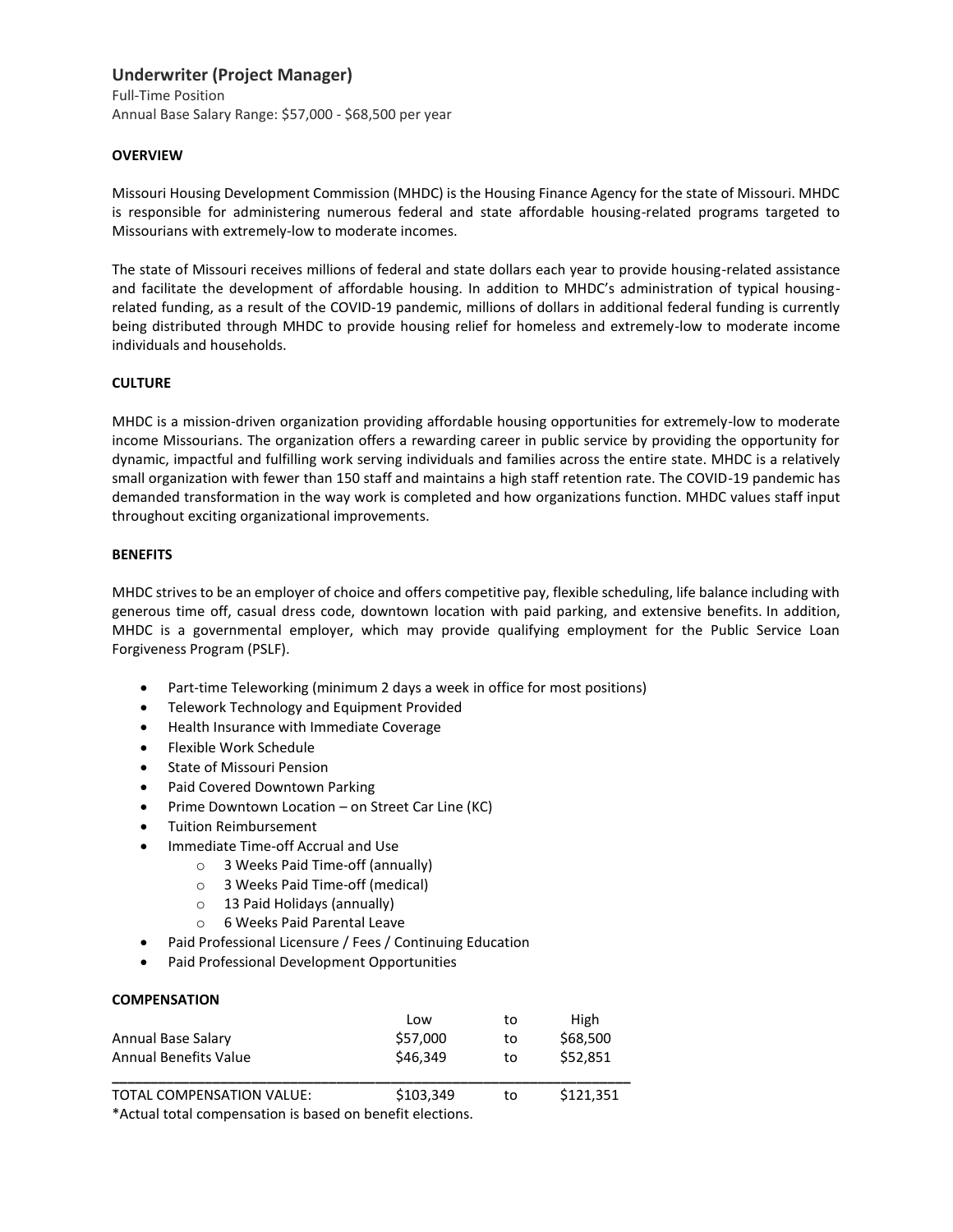#### **WORKING REQUIREMENTS**

- Part-Time Teleworking equipment will be provided
- In-office (up to full-time) in the Kansas City, Missouri office

### **ROLES AND RESPONSIBILITIES**

### **Summary**

MHDC is seeking a full-time Underwriter (Project Manager) for the Rental Production department of MHDC. The Rental Production department oversees the approval, construction, and rehabilitation of affordable rental housing developments seeking Low-Income Housing Tax Credits (LIHTC) from the state of Missouri. The Underwriter (Project Manager) position is a vital role that coordinates and oversees many of the complexities of the approval and development processes.

## **Essential Duties**

- Review MHDC Multifamily Rental Production Program applications for completeness, feasibility and adherence to Low-Income Housing Tax Credit (LIHTC), HUD, and MHDC funding requirements
- Review due diligence for application and closing submissions
- Underwrite and act as Project Manager for all assigned developments from initial application through construction completion/initial lease-up
- Manage communications among a diverse mix of internal and external participants
- Coordinate multifamily closings with internal departments and external stakeholders
- Develop and provide technical assistance training for developers, syndicators and other stakeholders
- Actively participate in meetings, conferences, and trainings
- Develop and maintain up-to-date industry knowledge; perform research regarding industry standards and practices
- Provide innovative input on proposed policy changes
- Review, reconcile, and provide feedback on Cost Certifications
- Compile data and draft documents or reports as requested or necessary for the efficient administration of business
- Occasional overnight travel (< 10%)
- Other duties, as assigned

## **DESIRED QUALIFICATIONS**

## **Education and Experience**

- Bachelor's degree from an accredited college or university in the following areas: Finance, Accounting, Economics, Business or Public Administration, Community or Economic Development, or a closely related field. Master's degree a plus.
- The ideal candidate will have a background in:
	- o Public policy and administration;
	- o Community development;
	- o Prior knowledge and experience in planning, implementing, and/or administration of local, state, and/or federal grant funding; and/or
	- o Real estate development
- Experience in working with programs administered by the Department of Housing and Urban Development (HUD), Low-Income Housing Tax Credits (LIHTC), and/or housing-related programs, is highly desired

#### . **Skills**

- Project management and organization skills including ability to prioritize, plan and manage people and processes to complete underwriting and other assignments on a timely basis.
- Critical thinking and problem solving
- Ability to operate well as part of a team or independently